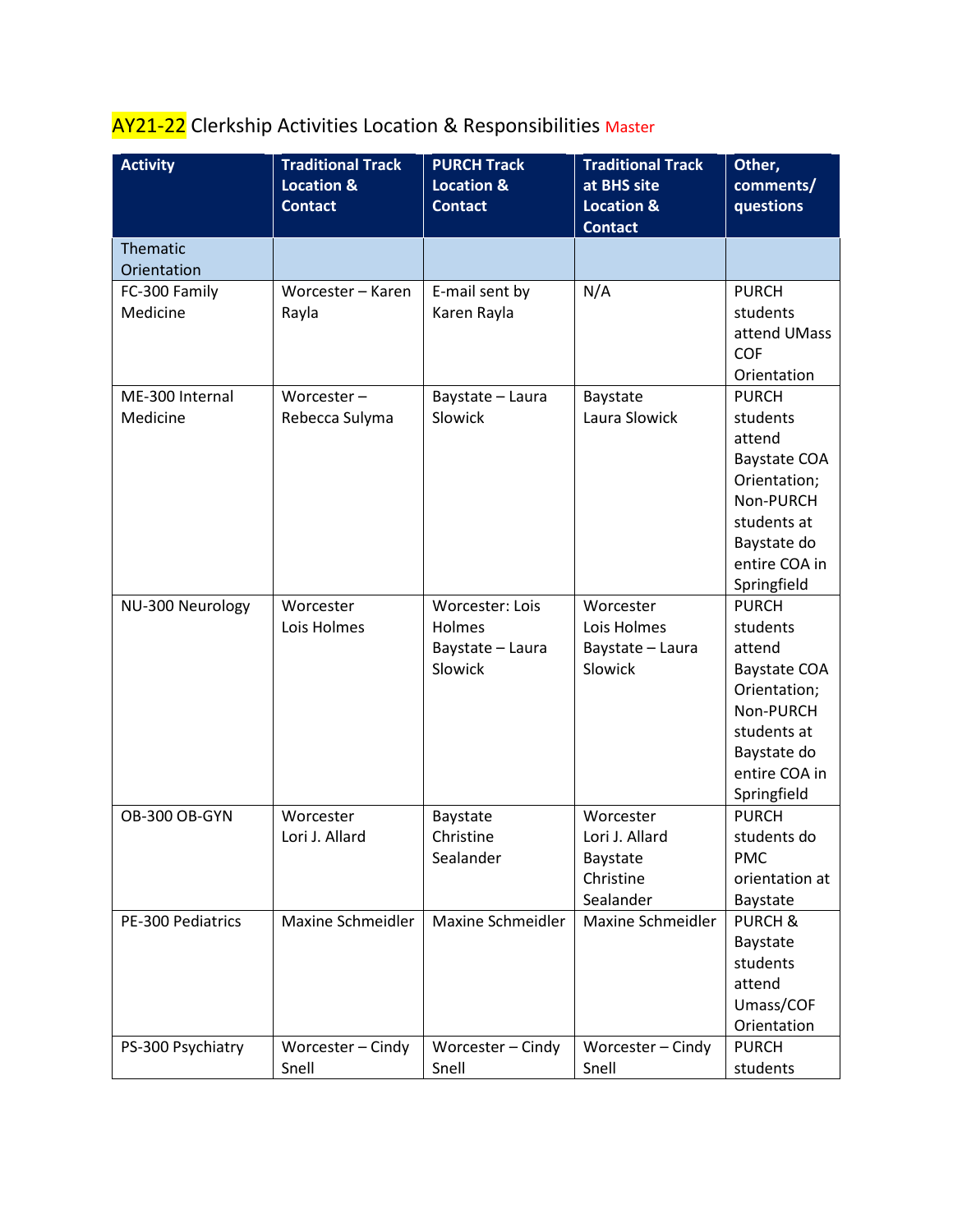| <b>Activity</b>   | <b>Traditional Track</b>      | <b>PURCH Track</b>            | <b>Traditional Track</b>      | Other,             |
|-------------------|-------------------------------|-------------------------------|-------------------------------|--------------------|
|                   | <b>Location &amp;</b>         | <b>Location &amp;</b>         | at BHS site                   | comments/          |
|                   | <b>Contact</b>                | <b>Contact</b>                | <b>Location &amp;</b>         | questions          |
|                   |                               |                               | <b>Contact</b>                |                    |
|                   |                               |                               |                               | attend at          |
|                   |                               |                               |                               | Umass              |
| SU-300 Surgery    | Worcester-                    | Worcester-                    | Worcester-                    | <b>PURCH</b>       |
|                   | Marilyn Lavergne              | Marilyn Lavergne              | Marilyn Lavergne              | students do        |
|                   |                               | Springfield: Gladys           | Springfield: Gladys           | <b>PMC</b>         |
|                   |                               | Fernandez, MD &               | Fernandez, MD                 | Orientation        |
|                   |                               | Margarita Fuentes-            |                               | at Baystate        |
|                   |                               | Negron                        |                               |                    |
| Clerkship         | <b>Traditional Track</b>      | <b>PURCH Track</b>            | <b>Traditional Track</b>      | Other,             |
| Orientation       | <b>Location &amp; Contact</b> | <b>Location &amp; Contact</b> | at BHS site                   | comments/          |
|                   |                               |                               | <b>Location &amp; Contact</b> | questions          |
|                   | Karen Rayla                   | Karen Rayla                   | N/A                           | <b>PURCH</b>       |
| FC-300 Family     |                               |                               |                               | students           |
| Medicine          |                               |                               |                               | attend             |
|                   |                               |                               |                               | Worcester          |
|                   |                               |                               |                               | Orientation        |
| ME-300 Internal   | Worcester $-$                 | Baystate - Laura              | Baystate - Laura              | <b>PURCH</b>       |
| Medicine          | Rebecca Sulyma                | Slowick                       | Slowick                       | students           |
|                   |                               |                               |                               | arrent             |
|                   |                               |                               |                               | Baystate           |
|                   |                               |                               |                               | orientation,       |
|                   |                               |                               |                               | Non-PURCH          |
|                   |                               |                               |                               | students at        |
|                   |                               |                               |                               | Baystate do        |
|                   |                               |                               |                               | entire COA in      |
|                   |                               |                               |                               | Springfield        |
| PS-300 Psychiatry | Worcester, Cindy              | Baystate, Sonja               | Adaliz Dias,                  | <b>PURCH</b>       |
|                   | Snell                         | Riyas, MD                     | Clarke, Rose                  | students           |
|                   |                               |                               |                               | attend             |
|                   |                               |                               |                               | clerkship          |
|                   |                               |                               |                               | orientation at     |
|                   |                               |                               |                               | Baystate           |
| NU-300 Neurology  | Worcester                     | Baystate - Sheila             | Baystate - Sheila             | <b>PURCH &amp;</b> |
|                   | Lois Holmes                   | Ortiz                         | Ortiz                         | Baystate           |
|                   |                               |                               |                               | students           |
|                   |                               |                               |                               | attend             |
|                   |                               |                               |                               | Baystate           |
|                   |                               |                               |                               | orientation        |
| OB-300 OB-GYN     | Worcester                     | Baystate                      | Baystate                      | OB/GYN has         |
|                   | Lori J. Allard                | Christine                     | Christine                     | orientation at     |
|                   |                               | Sealander                     | Sealander                     | Baystate           |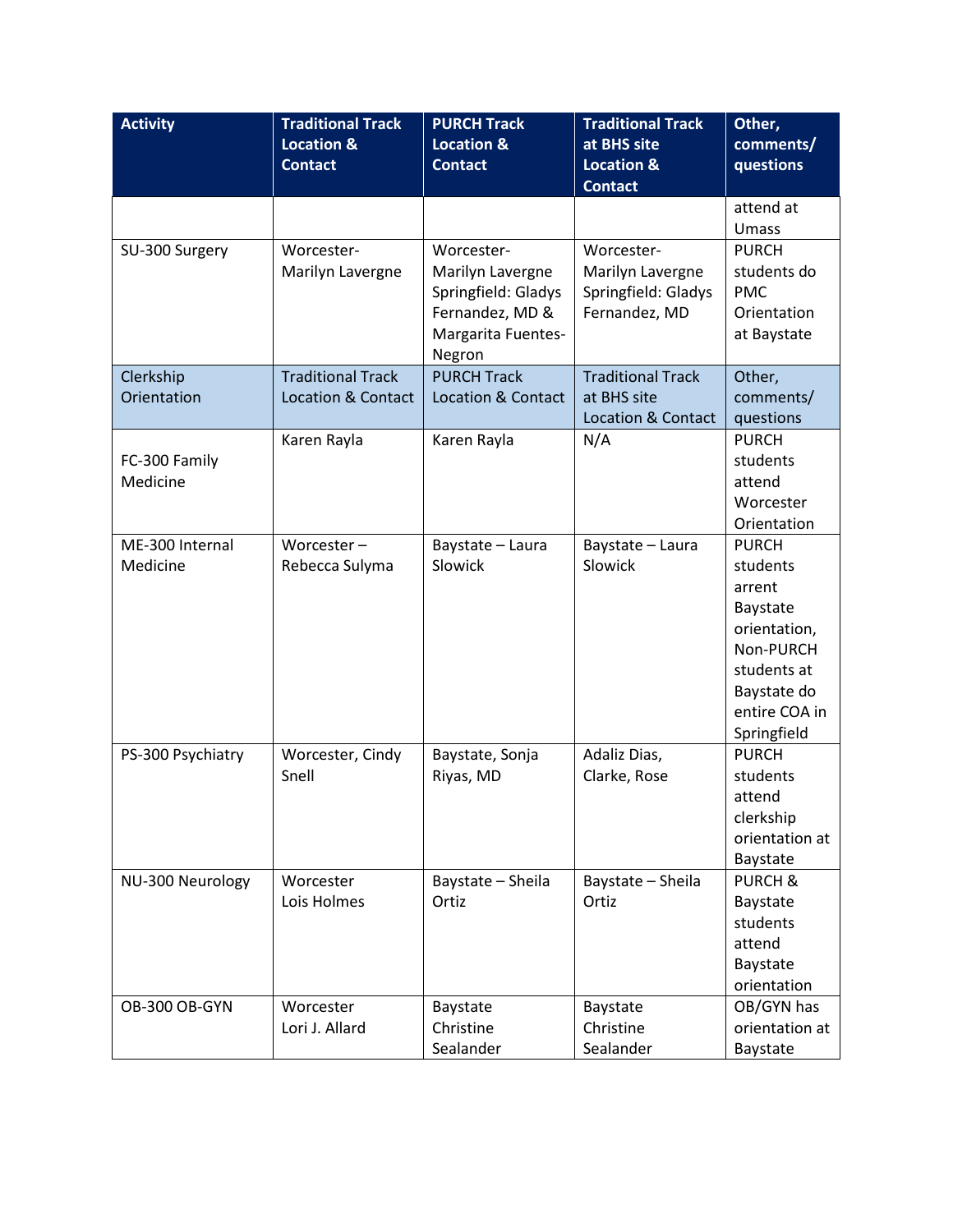| <b>Activity</b>          | <b>Traditional Track</b>                | <b>PURCH Track</b>            | <b>Traditional Track</b>      | Other,                  |
|--------------------------|-----------------------------------------|-------------------------------|-------------------------------|-------------------------|
|                          | <b>Location &amp;</b>                   | <b>Location &amp;</b>         | at BHS site                   | comments/               |
|                          | <b>Contact</b>                          | <b>Contact</b>                | <b>Location &amp;</b>         | questions               |
|                          |                                         |                               | <b>Contact</b>                |                         |
| <b>PE-300 Pediatrics</b> | Worcester                               | Baystate, TBD                 | <b>Baystate TBD</b>           | All                     |
|                          | Maxine Schmeidler                       |                               |                               | Information             |
|                          |                                         |                               |                               | from Maxine             |
| PS-300 Psychiatry        | Worcester                               | Baystate                      | Adaliz Diaz /                 | <b>PURCH</b>            |
|                          | Cindy Snell                             | <b>Adaliz Diaz</b>            | Clarke, Rose                  | students                |
|                          |                                         |                               |                               | attend                  |
|                          |                                         |                               |                               | clerkship               |
|                          |                                         |                               |                               | orientation at          |
|                          |                                         |                               |                               | Baystate                |
| SU-300 Surgery           | <b>Only Thematic</b><br>orientation for | Baystate<br>Gladys Fernandez, | Baystate<br>Gladys Fernandez, | Surgery only<br>has one |
|                          | surgery                                 | MD & Margarita                | <b>MD</b>                     | orientation             |
|                          | (Worcester)                             | Fuentes-Negron                |                               | for Thematic            |
|                          |                                         |                               |                               | Section;                |
|                          |                                         |                               |                               | Baystate does           |
|                          |                                         |                               |                               | an additional           |
|                          |                                         |                               |                               | half-day                |
|                          |                                         |                               |                               | service                 |
|                          |                                         |                               |                               | specific                |
|                          |                                         |                               |                               | orientation             |
| <b>Assigned Clinical</b> | <b>Traditional Track</b>                | <b>PURCH Track</b>            | <b>Traditional Track</b>      | Other,                  |
| Rotation                 | <b>Location &amp; Contact</b>           | <b>Location &amp; Contact</b> | at BHS site                   | comments/               |
|                          |                                         |                               | Location & Contact            | questions               |
| FC-300 Family            | Worcester - Karen                       | Stephanie                     | N/A                           |                         |
| Medicine                 | Rayla                                   | Silverman, MD                 |                               |                         |
| ME-300 Internal          | Worcester-                              | <b>Baystate Raquel</b>        | <b>Baystate Raquel</b>        |                         |
| Medicine                 | Rebecca Sulyma                          | Belforti, ND                  | Belforti, MD                  |                         |
| NU-300 Neurology         | Worcester                               | Springfield: Sheila<br>Ortiz  | Springfield: Sheila<br>Ortiz  |                         |
| OB-300 OB-GYN            | Lois Holmes<br>Worcester                |                               |                               |                         |
|                          | Lori J. Allard                          | Baystate<br>Christine         | Baystate<br>Christine         |                         |
|                          |                                         | Sealander                     | Sealander                     |                         |
| PE-300 Pediatrics        | Worcester                               | Baystate, TBD                 | Baystate, TBD                 |                         |
|                          | Maxine Schmeidler                       |                               |                               |                         |
| PS-300 Psychiatry        | Worcester                               | Baystate                      | <b>Baystate Adaliz</b>        |                         |
|                          | Cindy Snell                             | <b>Adaliz Diaz</b>            | Diaz                          |                         |
| SU-300 Surgery           | Worcester-                              | Baystate                      | Baystate                      |                         |
|                          | Marilyn Lavergne                        | Gladys Fernandez,             | Gladys Fernandez,             |                         |
|                          |                                         | <b>MD</b>                     | <b>MD</b>                     |                         |
|                          |                                         |                               |                               |                         |
| Lecture Day(s)           | <b>Traditional Track</b>                | <b>PURCH Track</b>            | <b>Traditional Track</b>      | Other,                  |
|                          | <b>Location &amp; Contact</b>           | <b>Location &amp; Contact</b> | at BHS site                   | comments/               |
|                          |                                         |                               | Location & Contact            | questions               |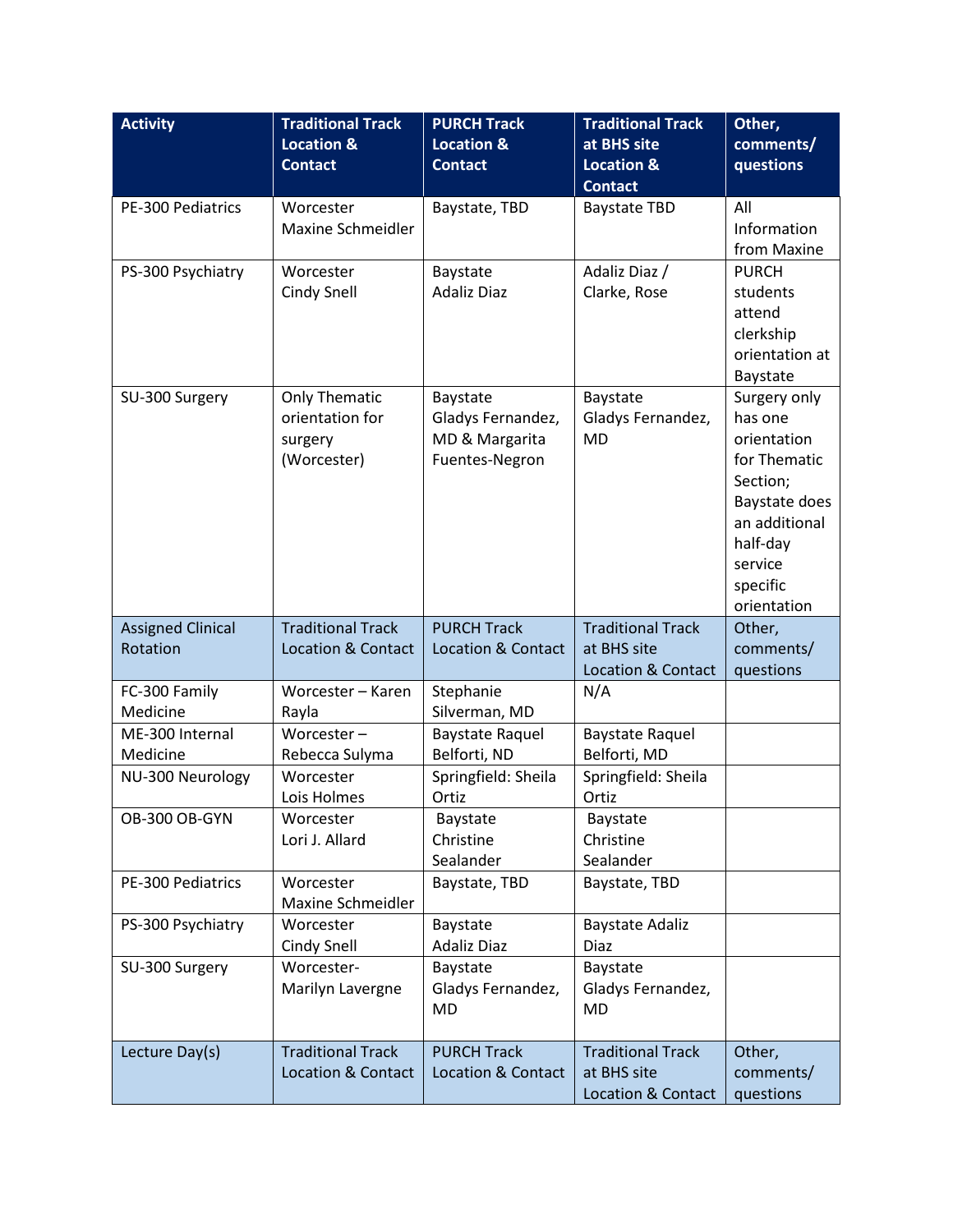| <b>Activity</b>    | <b>Traditional Track</b>      | <b>PURCH Track</b>            | <b>Traditional Track</b> | Other,                |
|--------------------|-------------------------------|-------------------------------|--------------------------|-----------------------|
|                    | <b>Location &amp;</b>         | <b>Location &amp;</b>         | at BHS site              | comments/             |
|                    | <b>Contact</b>                | <b>Contact</b>                | <b>Location &amp;</b>    | questions             |
|                    |                               |                               | <b>Contact</b>           |                       |
| FC-300 Family      | Worcester - Karen             | Worcester - Karen             | N/A                      | Zoom for              |
| Medicine           | Rayla                         | Rayla                         |                          | <b>PURCH</b>          |
|                    |                               |                               |                          | students              |
| ME-300 Internal    | Worcester                     | N/A                           | N/A                      | LPM session           |
| Medicine           | Rebecca Sulyma                |                               |                          | materials are         |
|                    |                               |                               |                          | on                    |
|                    |                               |                               |                          | Blackboard;           |
|                    |                               |                               |                          | <b>PURCH</b>          |
|                    |                               |                               |                          | students              |
|                    |                               |                               |                          | attend                |
|                    |                               |                               |                          | Primary               |
|                    |                               |                               |                          | Care/Palliativ        |
|                    |                               |                               |                          | e Care Day            |
| NU-300 Neurology   | Worcester                     | Springfield: Sheila           | Springfield: Sheila      |                       |
|                    | Lois Holmes                   | Ortiz                         | Ortiz                    |                       |
| OB-300 OB-GYN      | Worcester                     | Baystate                      | Baystate                 | <b>PURCH</b>          |
|                    | Lori J. Allard                | Christine<br>Sealander        | Christine<br>Sealander   | students              |
|                    |                               |                               |                          | attend<br>lectures on |
|                    |                               |                               |                          | Wednesday             |
|                    |                               |                               |                          | PM                    |
| PE-300 Pediatrics  | Worcester/Baystat             | Worcester/Baystat             | Worcester/Baystat        |                       |
|                    | e                             | e                             | e                        |                       |
|                    | Maxine Schmeidler             | Maxine Schmeidler             | Maxine Schmeidler        |                       |
| PS-300 Psychiatry  | Worcester                     | Baystate                      | <b>Baystate Adaliz</b>   | <b>PURCH</b>          |
|                    | Cindy Snell                   | <b>Adaliz Diaz</b>            | <b>Diaz</b>              | students              |
|                    |                               |                               |                          | attend at             |
|                    |                               |                               |                          | Baystate              |
| SU-300 Surgery     | Worcester-                    | Baystate, Gladys              | Baystate, Gladys         | Our lectures          |
|                    | Marilyn Lavergne              | Fernandez, MD                 | Fernandez, MD            | are online            |
| Mid-Clerkship Eval | <b>Traditional Track</b>      | <b>PURCH Track</b>            | <b>Traditional Track</b> | Other,                |
|                    | <b>Location &amp; Contact</b> | <b>Location &amp; Contact</b> | at BHS site              | comments/             |
|                    |                               |                               | Location & Contact       | questions             |
| FC-300 Family      | Worcester - Karen             | Stephanie                     | N/A                      |                       |
| Medicine           | Rayla                         | Silverman, MD                 |                          |                       |
| ME-300 Internal    | Worcester-                    | Baystate - Raquel             | <b>Baystate Raquel</b>   |                       |
| Medicine           | Longitudinal                  | Baystate - Gladys             | Belforti, MD             |                       |
|                    | Preceptors                    | Fernandez, MD                 |                          |                       |
|                    |                               | Belforti, MD                  |                          |                       |
| NU-300 Neurology   | Worcester                     | Baystate - Sharjeel           | Baystate - Sharjeel      |                       |
|                    | Lois Holmes                   | Panjwani                      | Panjwani                 |                       |
| OB-300 OB-GYN      | Worcester                     | Baystate                      | Baystate                 |                       |
|                    | Lori J. Allard                |                               |                          |                       |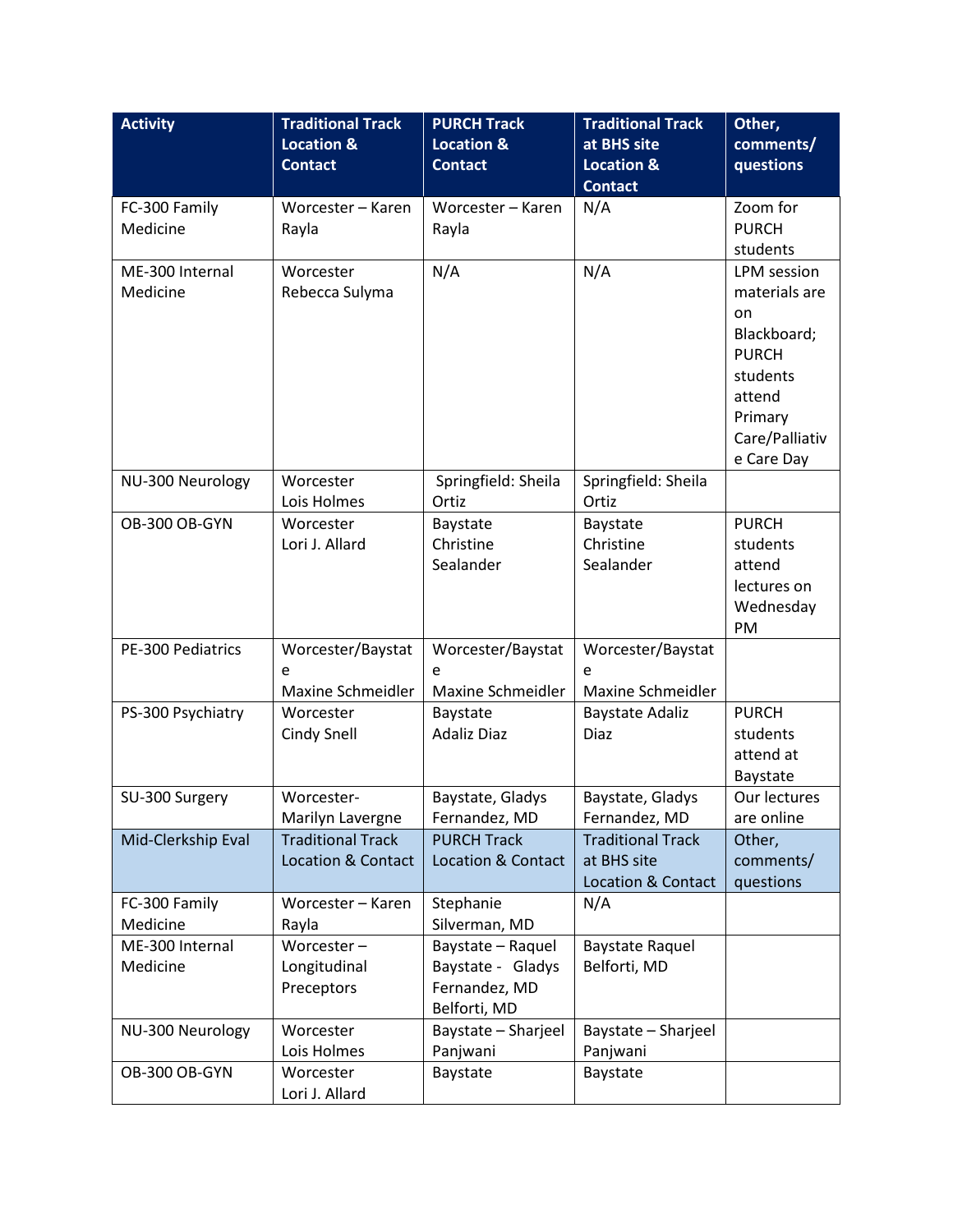| <b>Activity</b>       | <b>Traditional Track</b>      | <b>PURCH Track</b>            | <b>Traditional Track</b> | Other,            |
|-----------------------|-------------------------------|-------------------------------|--------------------------|-------------------|
|                       | <b>Location &amp;</b>         | <b>Location &amp;</b>         | at BHS site              | comments/         |
|                       | <b>Contact</b>                | <b>Contact</b>                | <b>Location &amp;</b>    | questions         |
|                       |                               |                               | <b>Contact</b>           |                   |
|                       |                               | Dr. Elizabeth                 | Dr. Elizabeth            |                   |
|                       |                               | Morgan                        | Morgan                   |                   |
| PE-300 Pediatrics     | Worcester                     | Baystate                      | Baystate                 |                   |
|                       | Maxine Schmeidler             | <b>Christine Marrese</b>      | <b>Christine Marrese</b> |                   |
| PS-300 Psychiatry     | Worcester                     | Baystate                      | Baystate Sonja           |                   |
|                       | Cindy Snell                   | Sonja Riyaz, M                | Riyaz                    |                   |
| SU-300 Surgery        | Worcester-                    | Baystate - Gladys             | Baystate - Gladys        |                   |
|                       | Marilyn Lavergne              | Fernandez                     | Fernandez                |                   |
| <b>Ordering Shelf</b> | <b>Traditional Track</b>      | <b>PURCH Track</b>            | <b>Traditional Track</b> | Other,            |
| exam/other exams      | <b>Location &amp; Contact</b> | <b>Location &amp; Contact</b> | at BHS site              | comments/         |
|                       |                               |                               | Location & Contact       | questions         |
| FC-300 Family         | Worcester - Karen             | Worcester - Karen             | N/A                      | <b>BlackBoard</b> |
| Medicine              | Rayla                         | Rayla                         |                          | Homegrown         |
|                       |                               |                               |                          | Exam              |
| ME-300 Internal       | Worcester $-$                 | Rebecca Sulyma                | Rebecca Sulyma           | All exams         |
| Medicine              | Rebecca Sulyma                |                               |                          | ordered by        |
|                       |                               |                               |                          | Worcester         |
| NU-300 Neurology      | Worcester                     | Worcester                     | Worcester                | All exams         |
|                       | Lois Holmes                   | Lois Holmes                   | Lois Holmes              | ordered by        |
|                       |                               |                               |                          | Worcester         |
| OB-300 OB-GYN         | Worcester                     | Worcester                     | Worcester                | All exams         |
|                       | Lori J. Allard                | Lori J. Allard                | Lori J. Allard           | ordered by        |
|                       |                               |                               |                          | Worcester         |
| PE-300 Pediatrics     | Worcester                     | Worcester                     | Worcester                | All exams         |
|                       | Maxine Schmeidler             | Maxine Schmeidler             | Maxine Schmeidler        | ordered by        |
|                       |                               |                               |                          | Worcester         |
| PS-300 Psychiatry     | Worcester                     | Worcester                     | Worcester                | All exams         |
|                       | <b>Cindy Snell</b>            | <b>Cindy Snell</b>            | Cindy Snell              | ordered by        |
|                       |                               |                               |                          | Worcester         |
| SU-300 Surgery        | Worcester-                    | Worcester-                    | Worcester-               | All exams         |
|                       | Marilyn Lavergne              | Marilyn Lavergne              | Marilyn Lavergne         | ordered by        |
|                       |                               |                               |                          | Worcester         |
| Site of Shelf Exam &  | <b>Traditional Track</b>      | <b>PURCH Track</b>            | <b>Traditional Track</b> | Other,            |
| notifying location to | <b>Location &amp; Contact</b> | <b>Location &amp; Contact</b> | at BHS site              | comments/         |
| students              |                               |                               | Location & Contact       | questions         |
| FC-300 Family         | Worcester - Karen             | Worcester - Karen             | N/A                      | All Shelf         |
| Medicine              | Rayla                         | Rayla                         |                          | exams             |
|                       |                               |                               |                          | scheduled in      |
|                       |                               |                               |                          | Worcester         |
| ME-300 Internal       | Worcester-                    | Baystate - Justin             | Rebecca Sulyma           | Justin Ayala      |
| Medicine              | Rebecca Sulyma                | Ayala                         |                          | will connect      |
|                       |                               |                               |                          | with              |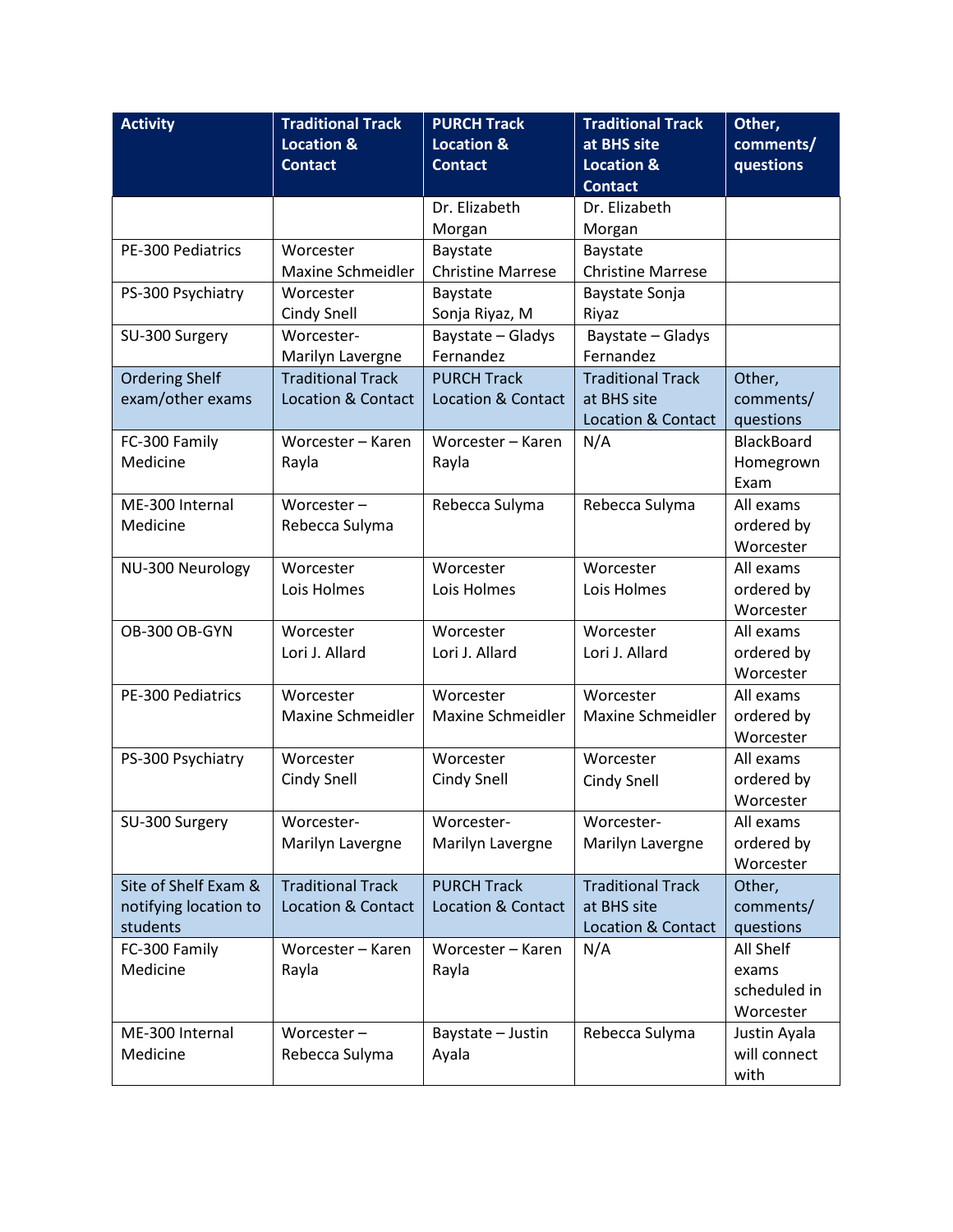| <b>Activity</b>         | <b>Traditional Track</b>      | <b>PURCH Track</b>            | <b>Traditional Track</b>      | Other,                       |
|-------------------------|-------------------------------|-------------------------------|-------------------------------|------------------------------|
|                         | <b>Location &amp;</b>         | <b>Location &amp;</b>         | at BHS site                   | comments/                    |
|                         | <b>Contact</b>                | <b>Contact</b>                | <b>Location &amp;</b>         | questions                    |
|                         |                               |                               | <b>Contact</b>                |                              |
|                         |                               |                               |                               | Worcester to                 |
|                         | Worcester                     | Worcester                     | Worcester                     | confirm dates                |
| NU-300 Neurology        | Lois Holmes                   | Lois Holmes                   | Lois Holmes                   | Justin Ayala<br>will connect |
|                         |                               |                               |                               | with                         |
|                         |                               |                               |                               | Worcester to                 |
|                         |                               |                               |                               | confirm dates                |
| OB-300 OB-GYN           | Worcester                     | Baystate                      | Worcester                     | Justin Ayala                 |
|                         | Lori J. Allard                | Justin Ayala for              | Lori J. Allard                | will connect                 |
|                         |                               | PURCH only                    |                               | with                         |
|                         |                               |                               |                               | Worcester to                 |
|                         |                               |                               |                               | confirm dates                |
| PE-300 Pediatrics       | Worcester                     | Worcester                     | Worcester                     | All Shelf                    |
|                         | Maxine Schmeidler             | Maxine Schmeidler             | Maxine Schmeidler             | exams are                    |
|                         |                               |                               |                               | scheduled in                 |
|                         |                               |                               |                               | Worcester                    |
| PS-300 Psychiatry       | Worcester                     | Worcester                     | Worcester                     | All Shelf                    |
|                         | Cindy Snell                   | Cindy Snell                   | Cindy Snell                   | exams are                    |
|                         |                               |                               |                               | scheduled in                 |
|                         |                               |                               |                               | Worcester                    |
| SU-300 Surgery          | Worcester-                    | Baystate                      | Worcester-                    | Justin Ayala                 |
|                         | Marilyn Lavergne              | Margarita<br>Fuentes-Negron & | Marilyn Lavergne              | will connect<br>with         |
|                         |                               | <b>Rose Clarke</b>            |                               | Worcester to                 |
|                         |                               |                               |                               | confirm dates                |
| <b>Email about OSCE</b> | <b>Traditional Track</b>      | <b>PURCH Track</b>            | <b>Traditional Track</b>      | Other,                       |
|                         | <b>Location &amp; Contact</b> | <b>Location &amp; Contact</b> | at BHS site                   | comments/                    |
|                         |                               |                               | <b>Location &amp; Contact</b> | questions                    |
| FC-300 Family           | Worcester - Karen             | Worcester - Karen             | N/A                           | Copy Rhonda                  |
| Medicine                | Rayla                         | Rayla                         |                               | Caouette                     |
| ME-300 Internal         | Worcester-                    | eMail of date                 | eMail of date                 | Copy Laura                   |
| Medicine                | Rebecca Sulyma                | confirmation                  | confirmation                  | Slowick                      |
|                         |                               | (Raquel Belforti &            | (Raquel Belforti &            |                              |
|                         |                               | Rose Clarke) eMail            | Rose Clarke) eMail            |                              |
|                         |                               | of specifics                  | of specifics                  |                              |
| NU-300 Neurology        | Worcester                     | (Rebecca Sulyma)<br>Worcester | (Rebecca Sulyma)<br>Worcester | Copy Sharjeel                |
|                         | Lois Holmes                   | Lois Holmes                   | Lois Holmes                   | Panjwani and                 |
|                         |                               |                               |                               | Sheila Ortiz                 |
| OB-300 OB-GYN           | Worcester                     | Worcester                     | Worcester                     | Copy                         |
|                         | Lori J. Allard                | Lori J. Allard                | Lori J. Allard                | Christine                    |
|                         |                               |                               |                               | Sealander                    |
| PE-300 Pediatrics       | Worcester                     | Worcester                     | Worcester                     | Copy TBD                     |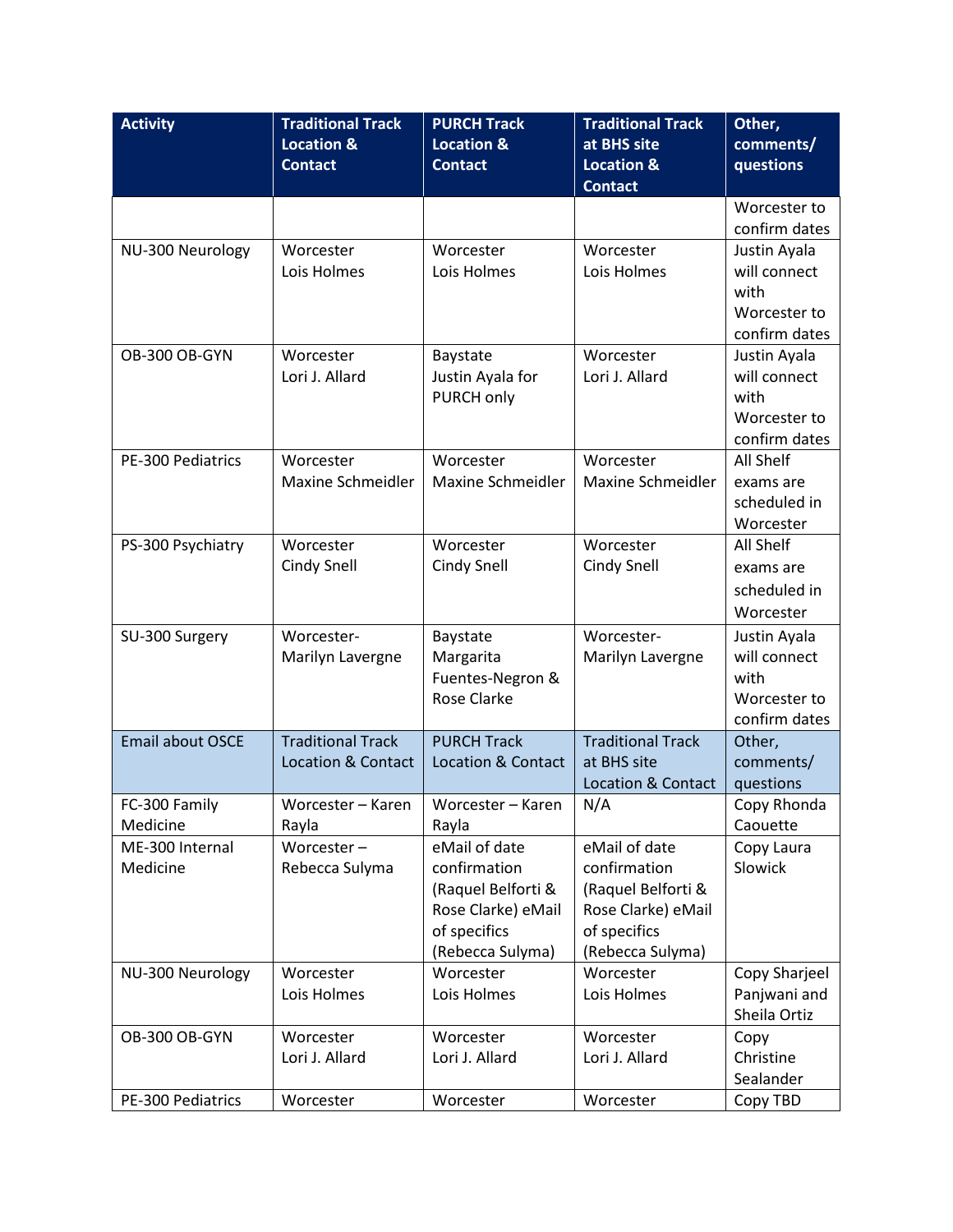| <b>Activity</b>   | <b>Traditional Track</b>      | <b>PURCH Track</b>            | <b>Traditional Track</b>          | Other,                  |
|-------------------|-------------------------------|-------------------------------|-----------------------------------|-------------------------|
|                   | <b>Location &amp;</b>         | <b>Location &amp;</b>         | at BHS site                       | comments/               |
|                   | <b>Contact</b>                | <b>Contact</b>                | <b>Location &amp;</b>             | questions               |
|                   |                               |                               | <b>Contact</b>                    |                         |
|                   | Maxine Schmeidler             | Maxine Schmeidler             | Maxine Schmeidler                 |                         |
| PS-300 Psychiatry | Worcester                     | Worcester                     | Worcester                         | Copy Adaliz             |
|                   | Cindy Snell                   | <b>Cindy Snell</b>            | Cindy Snell                       | Diaz                    |
| SU-300 Surgery    | Worcester-                    | Worcester-                    | Worcester-                        | Copy                    |
|                   | Marilyn Lavergne              | Marilyn Lavergne              | Marilyn Lavergne                  | Margarita               |
|                   |                               |                               |                                   | <b>Fuentes</b>          |
|                   |                               |                               |                                   | Negron &<br>Gladys      |
|                   |                               |                               |                                   | Fernandez               |
| Location of OSCE  | <b>Traditional Track</b>      | <b>PURCH Track</b>            | <b>Traditional Track</b>          | Other,                  |
|                   | <b>Location &amp; Contact</b> | <b>Location &amp; Contact</b> | at BHS site                       | comments/               |
|                   |                               |                               | Location & Contact                | questions               |
| FC-300 Family     | Worcester - Karen             | Worcester - Karen             | N/A                               | Worcester               |
| Medicine          | Rayla iCELS                   | Rayla iCELS                   |                                   | should                  |
|                   |                               |                               |                                   | contact all             |
|                   |                               |                               |                                   | students                |
| ME-300 Internal   | Worcester --                  | Worcester --                  | Worcester --                      | Worcester               |
| Medicine          | Rebecca Sulyma                | Rebecca Sulyma                | Rebecca Sulyma                    | should                  |
|                   | <b>iCELS</b>                  | <b>iCELS</b>                  | <b>iCELS</b>                      | contact all             |
|                   |                               |                               |                                   | students                |
| NU-300 Neurology  | Worcester $-$                 | Worcester $-$                 | Worcester $-$                     | Worcester               |
|                   | Lois Holmes                   | Lois Holmes                   | Lois Holmes                       | should                  |
|                   |                               |                               |                                   | contact all<br>students |
| OB-300 OB-GYN     | Worcester                     | Worcester                     | Worcester                         | Worcester               |
|                   | Lori J. Allard                | Lori J. Allard                | Lori J. Allard                    | should                  |
|                   |                               |                               |                                   | contact all             |
|                   |                               |                               |                                   | students                |
| PE-300 Pediatrics | Worcester                     | Worcester                     | Worcester                         | Worcester               |
|                   | Maxine                        | Maxine                        | Maxine                            | should                  |
|                   | Schmeidler-iCELS              | Schmeidler-iCELS              | Schmeidler-iCELS                  | contact all             |
|                   | 3rd floor & virtual           | 3rd floor & virtual           | 3rd floor & virtual               | students                |
| PS-300 Psychiatry | Worcester                     | Worcester                     | Worcester                         | Worcester               |
|                   | Cindy Snell                   | Cindy Snell                   | Cindy Snell                       | should                  |
|                   | <b>iCELS</b>                  | <b>iCELS</b>                  | <b>iCELS</b>                      | contact all             |
|                   |                               |                               |                                   | students                |
| SU-300 Surgery    | Worcester-                    | Worcester-                    | Worcester-                        | Worcester               |
|                   | Marilyn Lavergne              | Marilyn Lavergne              | Marilyn Lavergne                  | should                  |
|                   |                               |                               |                                   | contact all             |
|                   |                               |                               |                                   | students                |
| Oral Exam         | <b>Traditional Track</b>      | <b>PURCH Track</b>            | <b>Traditional Track</b>          | Other,                  |
|                   |                               |                               |                                   |                         |
| Email/scheduling  | <b>Location &amp; Contact</b> | <b>Location &amp; Contact</b> | at BHS site<br>Location & Contact | comments/<br>questions  |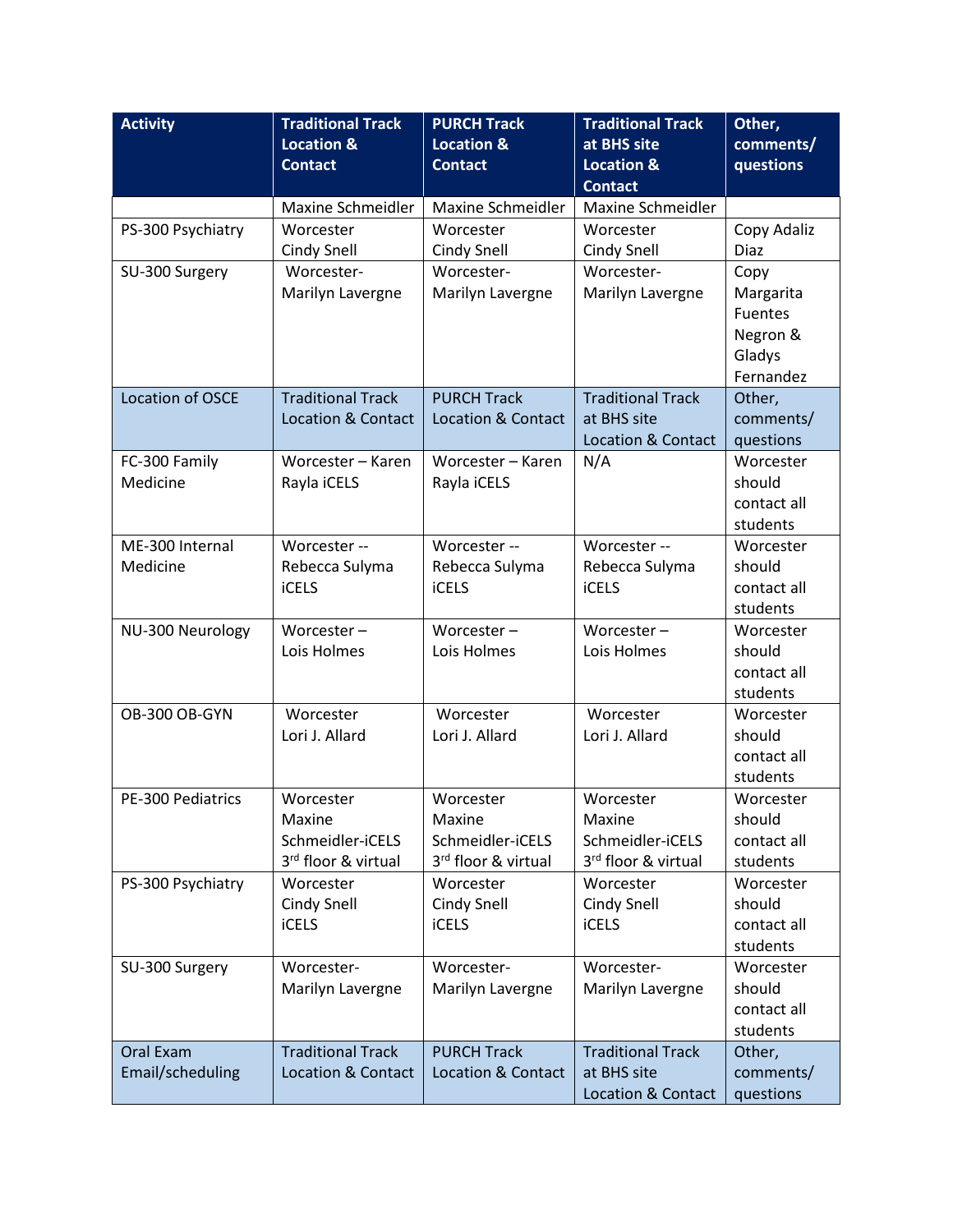| <b>Activity</b>                     | <b>Traditional Track</b>        | <b>PURCH Track</b>            | <b>Traditional Track</b> | Other,                  |
|-------------------------------------|---------------------------------|-------------------------------|--------------------------|-------------------------|
|                                     | <b>Location &amp;</b>           | <b>Location &amp;</b>         | at BHS site              | comments/               |
|                                     | <b>Contact</b>                  | <b>Contact</b>                | <b>Location &amp;</b>    | questions               |
|                                     |                                 |                               | <b>Contact</b>           |                         |
| FC-300 Family                       | N/A                             | N/A                           | N/A                      |                         |
| Medicine                            |                                 |                               |                          |                         |
| ME-300 Internal                     | N/A                             | N/A                           | N/A                      |                         |
| Medicine                            |                                 |                               |                          |                         |
| NU-300 Neurology                    | N/A                             | N/A                           | N/A                      |                         |
| OB-300 OB-GYN                       | Worcester                       | Worcester                     | Worcester                | Worcester               |
|                                     | Lori J. Allard                  | Lori J. Allard                | Lori J. Allard           | should                  |
|                                     |                                 |                               |                          | contact all             |
|                                     |                                 |                               |                          | students                |
| PE-300 Pediatrics                   | Worcester                       | Worcester                     | Worcester                | Worcester               |
|                                     | Maxine Schmeidler               | Maxine Schmeidler             | Maxine Schmeidler        | should                  |
|                                     |                                 |                               |                          | contact all<br>students |
|                                     |                                 | N/A                           | N/A                      |                         |
| PS-300 Psychiatry<br>SU-300 Surgery | N/A<br>Worcester-               | <b>PURCH students</b>         | Margarita Fuentes-       | <b>PURCH</b>            |
|                                     | Marilyn Lavergne                | Springfield-                  | Negron                   | students take           |
|                                     |                                 | Gladys Fernandes,             |                          | Orals at                |
|                                     |                                 | MD & Margarita                |                          | Springfield             |
|                                     |                                 | Fuentes-Negron                |                          |                         |
| <b>Oral Exam Location</b>           | <b>Traditional Track</b>        | <b>PURCH Track</b>            | <b>Traditional Track</b> | Other,                  |
|                                     | <b>Location &amp; Contact</b>   | <b>Location &amp; Contact</b> | at BHS site              | comments/               |
|                                     |                                 |                               | Location & Contact       | questions               |
| FC-300 Family                       | N/A                             | N/A                           | N/A                      |                         |
| Medicine                            |                                 |                               |                          |                         |
| ME-300 Internal                     | N/A                             | N/A                           | N/A                      |                         |
| Medicine                            |                                 |                               |                          |                         |
| NU-300 Neurology                    | N/A                             | N/A                           | N/A                      |                         |
| OB-300 OB-GYN                       | Worcester                       | Worcester                     | Worcester                | Worcester               |
|                                     | Lori J. Allard                  | Lori J. Allard - On           | Lori J. Allard - On      | should                  |
|                                     |                                 | same day as OSCE              | same day as OSCE         | contact all             |
|                                     |                                 |                               |                          | students                |
| PE-300 Pediatrics                   | Worcester                       | Worcester                     | Worcester                | Worcester               |
|                                     | Maxine                          | Maxine                        | Maxine                   | should                  |
|                                     | Schmeidler-iCELS                | Schmeidler-iCELS              | Schmeidler-iCELS         | contact all             |
|                                     | 3 <sup>rd</sup> floor & virtual | 3rd floor & virtual           | 3rd floor & virtual      | students                |
| PS-300 Psychiatry                   | N/A                             | N/A                           | N/A                      |                         |
| SU-300 Surgery                      | Worcester-                      | Baystate-Gladys               | Baystate-Gladys          | <b>PURCH</b>            |
|                                     | Marilyn Lavergne                | Fernandez, MD                 | Fernandez, MD            | students take           |
|                                     |                                 |                               |                          | Orals at                |
|                                     |                                 |                               |                          | Springfield             |
| Grade                               | <b>Traditional Track</b>        | <b>PURCH Track</b>            | <b>Traditional Track</b> | Other,                  |
| Compilation/Enterin                 | <b>Location &amp; Contact</b>   | <b>Location &amp; Contact</b> | at BHS site              | comments/               |
| g in OASIS                          |                                 |                               | Location & Contact       | questions               |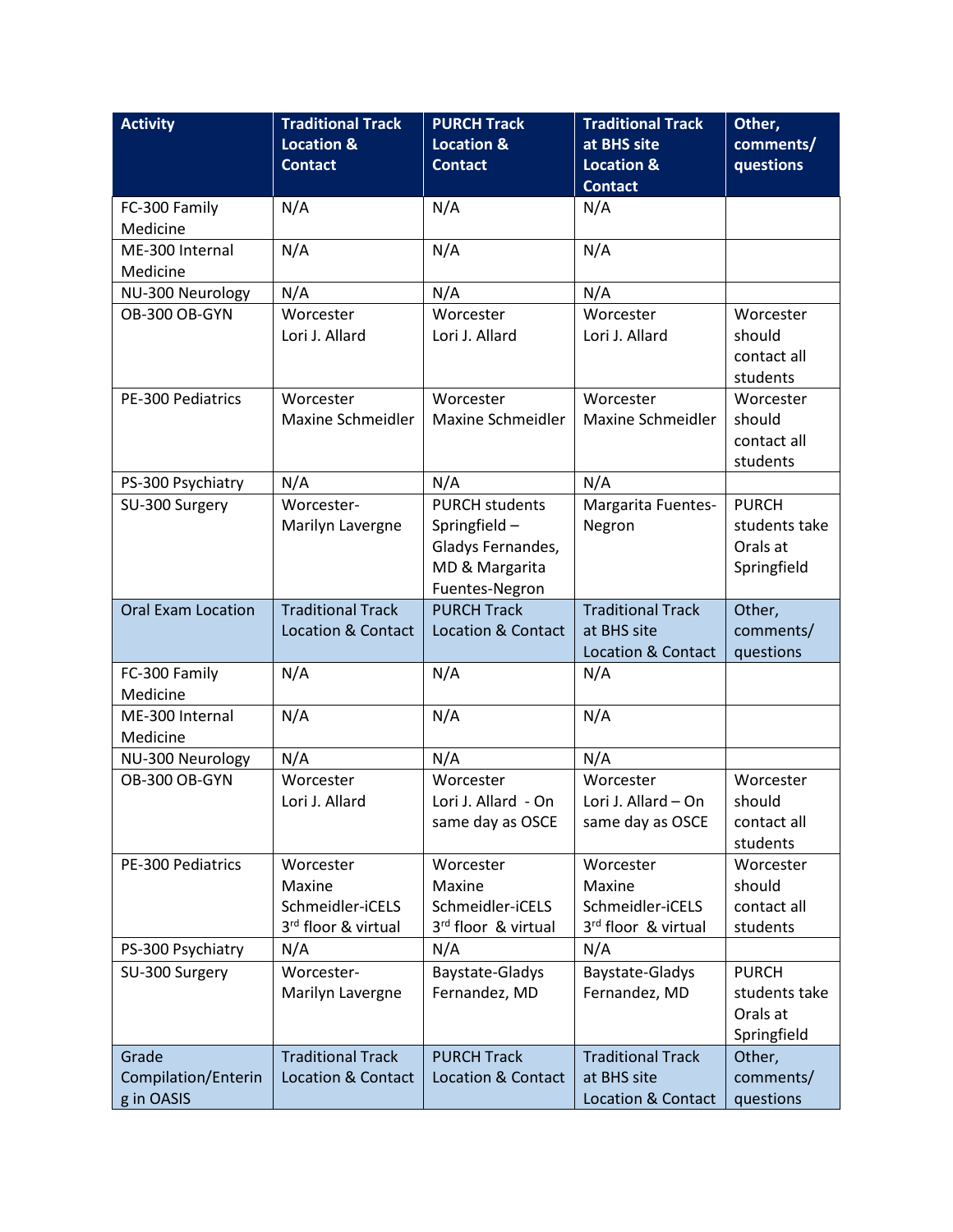| <b>Activity</b>             | <b>Traditional Track</b><br><b>Location &amp;</b> | <b>PURCH Track</b><br><b>Location &amp;</b> | <b>Traditional Track</b><br>at BHS site | Other,<br>comments/       |
|-----------------------------|---------------------------------------------------|---------------------------------------------|-----------------------------------------|---------------------------|
|                             | <b>Contact</b>                                    | <b>Contact</b>                              | <b>Location &amp;</b><br><b>Contact</b> | questions                 |
| FC-300 Family               | Worcester - Karen                                 | Worcester - Karen                           | N/A                                     |                           |
| Medicine                    | Rayla                                             | Rayla                                       |                                         |                           |
| ME-300 Internal             | Worcester $-$                                     | Baystate - Dr.                              | Dr. Raquel Belforti                     |                           |
| Medicine                    | Longitudinal                                      | Raquel Belforti                             |                                         |                           |
|                             | Preceptors in                                     |                                             |                                         |                           |
|                             | Medicine                                          |                                             |                                         |                           |
| NU-300 Neurology            | Worcester                                         | Worcester                                   | Worcester                               |                           |
|                             | Lois Holmes                                       | Lois Holmes                                 | Lois Holmes                             |                           |
| OB-300 OB-GYN               | Worcester<br>Lori J. Allard                       | Christine<br>Sealander                      | Worcester<br>Lori J. Allard             |                           |
|                             |                                                   | (Lori J. Allard will                        |                                         |                           |
|                             |                                                   | email Chris the                             |                                         |                           |
|                             |                                                   | OSCE score within                           |                                         |                           |
|                             |                                                   | 4wks and the Oral                           |                                         |                           |
|                             |                                                   | score within 1 wk.                          |                                         |                           |
| PE-300 Pediatrics           | Worcester                                         | Worcester                                   | Worcester                               |                           |
|                             | Maxine                                            | Maxine                                      | Maxine                                  |                           |
|                             | Schmeidler-iCELS                                  | Schmeidler-iCELS                            | Schmeidler-iCELS                        |                           |
|                             | 3rd floor                                         | 3rd floor                                   | 3rd floor                               |                           |
| PS-300 Psychiatry           | Worcester                                         | Worcester                                   | Worcester                               | Cindy will                |
|                             | <b>Cindy Snell</b>                                | Cindy Snell                                 | Cindy snell                             | input final               |
|                             |                                                   |                                             |                                         | grade for all<br>students |
| SU-300 Surgery              | Worcester-                                        | Worcester-                                  | Worcester-                              | Marilyn will              |
|                             | Marilyn Lavergne                                  | Marilyn Lavergne                            | Marilyn Lavergne                        | input final               |
|                             |                                                   |                                             |                                         | grade for all             |
|                             |                                                   |                                             |                                         | students                  |
| <b>Clinical Performance</b> | <b>Traditional Track</b>                          | <b>PURCH Track</b>                          | <b>Traditional Track</b>                | Other,                    |
| Review/Evals                | Location & Contact                                | Location & Contact                          | at BHS site                             | comments/                 |
|                             |                                                   |                                             | <b>Location &amp; Contact</b>           | questions                 |
| FC-300 Family               | Worcester - Mary                                  | Worcester - Mary                            | N/A                                     |                           |
| Medicine                    | Lindholm                                          | Lindholm &                                  |                                         |                           |
|                             |                                                   | Stephanie                                   |                                         |                           |
|                             |                                                   | Silverman                                   |                                         |                           |
| ME-300 Internal<br>Medicine | Worcester - Dr.<br>Nancy Skehan                   | Baystate - Dr.<br>Raquel Belforti           | Dr. Raquel Belforti                     |                           |
| NU-300 Neurology            | Worcester                                         | Springfield                                 | Springfield                             |                           |
|                             | Marcey Osgood &                                   | Sharjeel Panjwani                           | Sharjeel Panwani                        |                           |
|                             | Lois Holmes                                       |                                             |                                         |                           |
| OB-300 OB-GYN               | Worcester                                         | Baystate                                    | Baystate                                |                           |
|                             | Lori J. Allard                                    | Dr. Elizabeth                               | Dr. Elizabeth                           |                           |
|                             |                                                   | Morgan                                      | Morgan                                  |                           |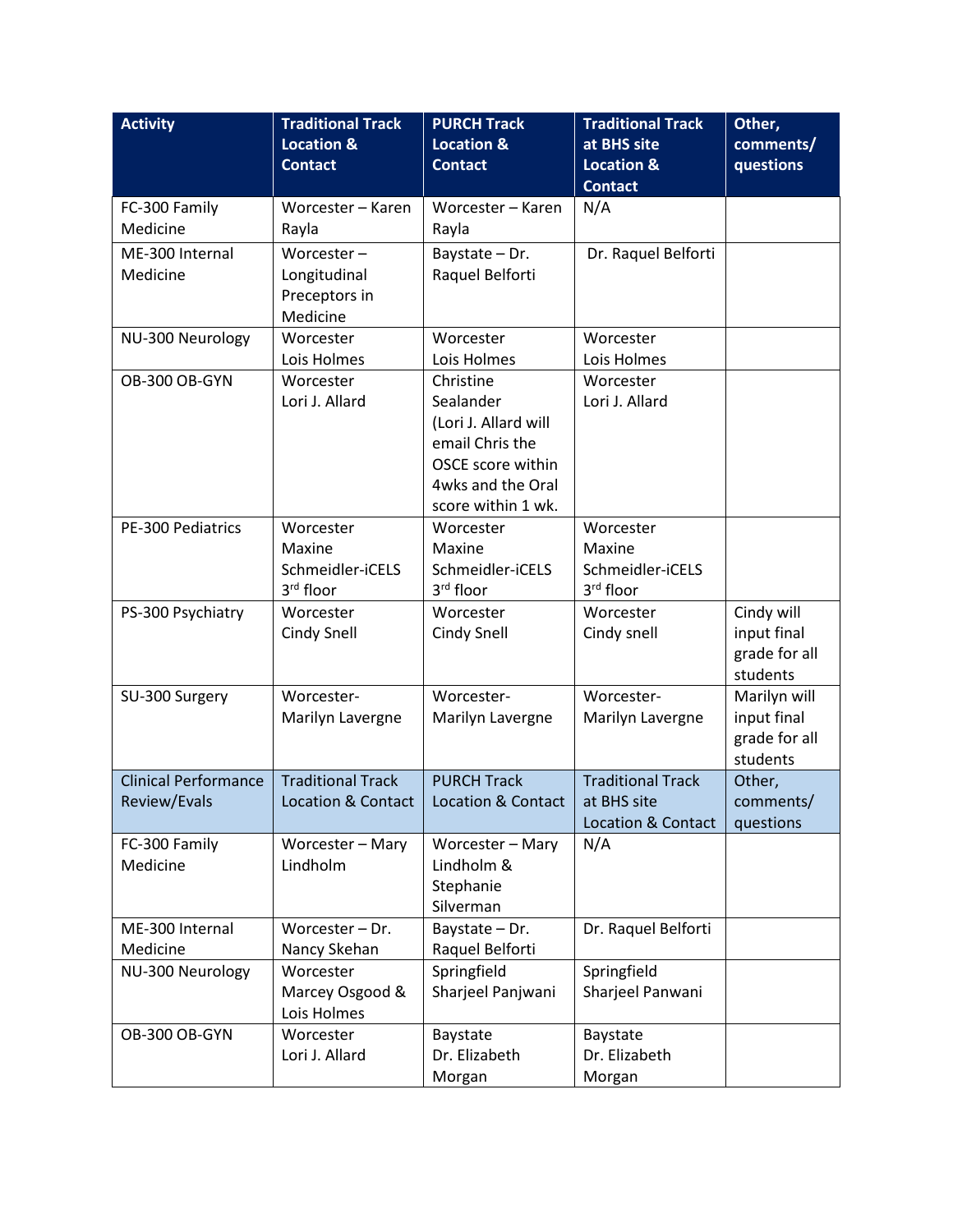| <b>Activity</b>              | <b>Traditional Track</b>      | <b>PURCH Track</b>                 | <b>Traditional Track</b>      | Other,    |
|------------------------------|-------------------------------|------------------------------------|-------------------------------|-----------|
|                              | <b>Location &amp;</b>         | <b>Location &amp;</b>              | at BHS site                   | comments/ |
|                              | <b>Contact</b>                | <b>Contact</b>                     | <b>Location &amp;</b>         | questions |
|                              |                               |                                    | <b>Contact</b>                |           |
| PE-300 Pediatrics            | Grading                       | Grading                            | Grading                       |           |
|                              | Committee<br>Erin             | Committee<br>Erin                  | Committee<br>Erin             |           |
|                              | McMaster                      | McMaster                           | McMaster                      |           |
|                              | Maxine                        | Maxine                             | Maxine                        |           |
|                              | Schmeidler, Pete              | Schmeidler, Pete                   | Schmeidler, Pete              |           |
|                              | Sell, Christine               | Sell, Christine                    | Sell, Christine               |           |
|                              | Marrese                       | Marrese                            | Marrese                       |           |
| PS-300 Psychiatry            | Worcester-                    | Baystate                           | Sonja Riyaz, MD               |           |
|                              | Clerkship Team:               | Sonja Riyaz, MD                    |                               |           |
|                              | Cindy Snell, Anya             |                                    |                               |           |
|                              | Bernstein, Kara               |                                    |                               |           |
|                              | Lindquist Lowen               |                                    |                               |           |
| SU-300 Surgery               | Worcester-James               | <b>Baystate Gladys</b>             | <b>Baystate Gladys</b>        |           |
|                              | Carroll, MD                   | Fernandez, MD                      | Fernandez, MD                 |           |
| Summative                    | <b>Traditional Track</b>      | <b>PURCH Track</b>                 | <b>Traditional Track</b>      | Other,    |
| Evaluation                   | <b>Location &amp; Contact</b> | <b>Location &amp; Contact</b>      | at BHS site                   | comments/ |
|                              |                               |                                    | <b>Location &amp; Contact</b> | questions |
| FC-300 Family                | Worcester - Karen             | Worcester - Karen                  |                               |           |
| Medicine                     | Rayla & Mary                  | Rayla & Mary                       |                               |           |
|                              | Lindholm                      | Lindholm &                         |                               |           |
|                              |                               | Stephanie                          |                               |           |
|                              |                               | Silverman                          |                               |           |
| ME-300 Internal              | Worcester - Dr.               | Baystate - Dr.                     | n/a                           |           |
| Medicine<br>NU-300 Neurology | Nancy Skehan<br>Worcester     | Raquel Belforti<br>Marcey Osgood & | Marcey Osgood &               |           |
|                              | Marcey Osgood &               | Lois Holmes &                      | Lois Holmes &                 |           |
|                              | Lois Holmes                   | Sharjeel Panjwani                  | Sharjeel Panjwani             |           |
| OB-300 OB-GYN                | Worcester                     | Baystate                           | Baystate                      |           |
|                              | Dhivya Kannabiran             | Dr. Elizabeth                      | Dr. Elizabeth                 |           |
|                              |                               | Morgan                             | Morgan                        |           |
| PE-300 Pediatrics            | Grading                       | Grading                            | Grading                       |           |
|                              | Committee<br>Erin             | Committee<br>Erin                  | Committee<br>Erin             |           |
|                              | McMaster                      | McMaster                           | McMaster                      |           |
|                              | Maxine                        | Maxine                             | Maxine                        |           |
|                              | Schmeidler, Pete              | Schmeidler, Pete                   | Schmeidler, Pete              |           |
|                              | Sell, Christine               | Sell, Christine                    | Sell, Christine               |           |
|                              | Marrese                       | Marrese                            | Marrese                       |           |
| PS-300 Psychiatry            | Worcester - Anya              | Worcester - Anya                   | Worcester - Anya              |           |
|                              | Bernstein & Cindy             | Bernstein & Cindy                  | Bernstein & Cindy             |           |
|                              | Snell & Kara                  | Snell & Kara                       | Snell & Kara                  |           |
|                              | Lindquist                     | Lindquist                          | Lindquist                     |           |
| SU-300 Surgery               | Worcester, James              | Worcester, James                   | Worcester, James              |           |
|                              | Carroll, MD                   | Carroll, MD                        | Carroll, MD                   |           |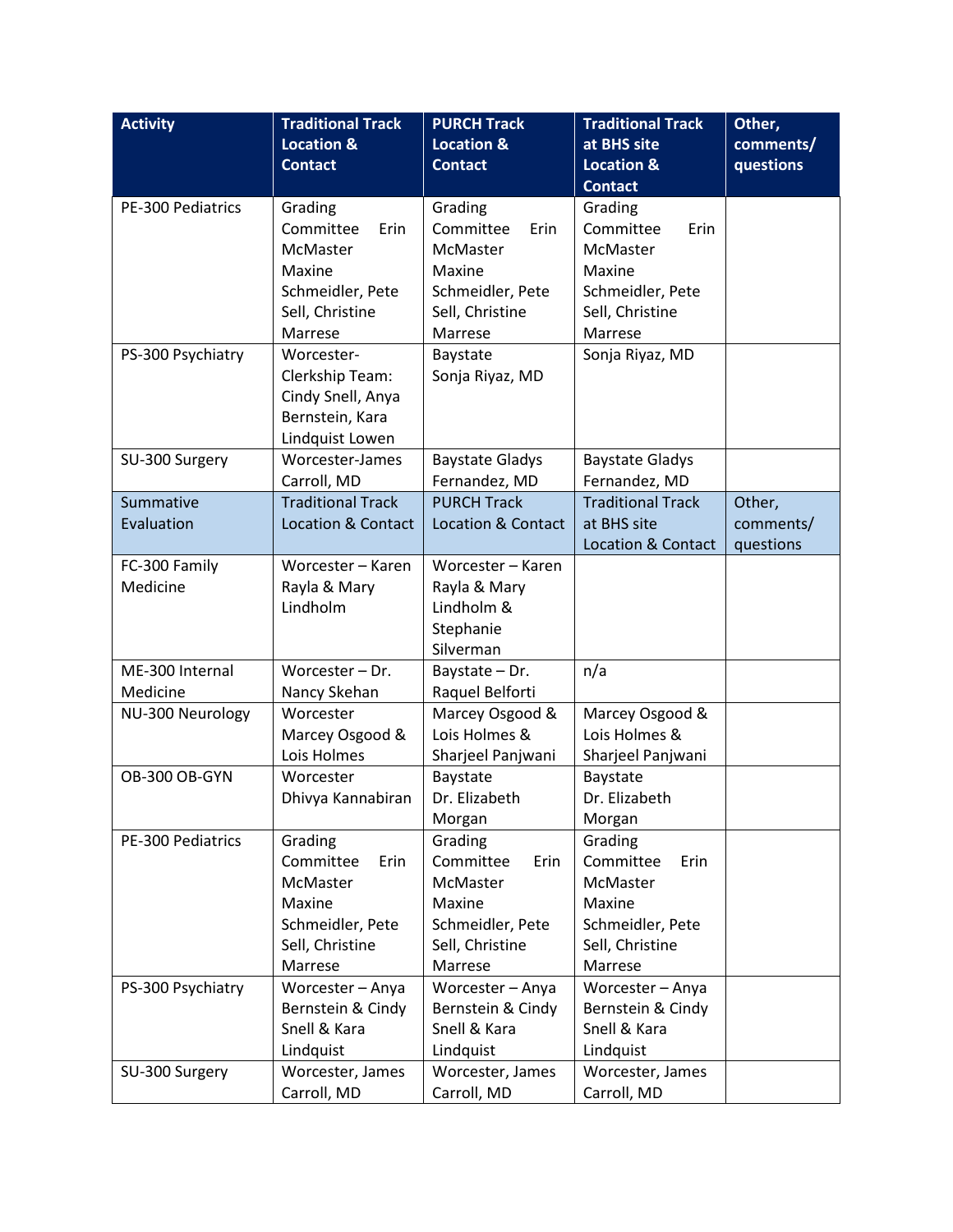| <b>Activity</b>    | <b>Traditional Track</b>      | <b>PURCH Track</b>            | <b>Traditional Track</b>      | Other,    |
|--------------------|-------------------------------|-------------------------------|-------------------------------|-----------|
|                    | <b>Location &amp;</b>         | <b>Location &amp;</b>         | at BHS site                   | comments/ |
|                    | <b>Contact</b>                | <b>Contact</b>                | <b>Location &amp;</b>         | questions |
|                    |                               |                               | <b>Contact</b>                |           |
| Grade              | <b>Traditional Track</b>      | <b>PURCH Track</b>            | <b>Traditional Track</b>      | Other,    |
| Review/Meeting     | <b>Location &amp; Contact</b> | <b>Location &amp; Contact</b> | at BHS site                   | comments/ |
|                    |                               |                               | <b>Location &amp; Contact</b> | questions |
| FC-300 Family      | Mary Lindholm,                | Mary Lindholm,                | N/A                           |           |
| Medicine           | <b>MD</b>                     | <b>MD</b>                     |                               |           |
| ME-300 Internal    | Nancy Skehan, MD              | Nancy Skehan, MD              | Worcester                     |           |
| Medicine           |                               |                               | Combined                      |           |
| NU-300 Neurology   | Worcester                     | Worcester                     | Worcester                     |           |
|                    | Marcey Osgood &               | Marcey Osgood &               | Marcey Osgood &               |           |
|                    | Lois Holmes                   | Lois Holmes                   | Lois Holmes                   |           |
| OB-300 OB-GYN      | Worcester                     | <b>Combined Drs</b>           | Combined                      |           |
|                    | Dhivya Kannabiran             | Kannabiran and                | Drs                           |           |
|                    |                               | Morgan                        | Kannabiran and                |           |
|                    |                               |                               | Morgan                        |           |
| PE-300 Pediatrics  | Grading                       | Grading                       | Grading                       |           |
|                    | Committee<br>Erin             | Committee<br>Erin             | Committee<br>Erin             |           |
|                    | McMaster                      | McMaster                      | McMaster                      |           |
|                    | Maxine                        | Maxine                        | Maxine                        |           |
|                    | Schmeidler, Pete              | Schmeidler, Pete              | Schmeidler, Pete              |           |
|                    | Sell, Christine               | Sell, Christine               | Sell, Christine<br>Marrese    |           |
|                    | Marrese<br>Worcester          | Marrese<br>Worcester          | Worcester                     |           |
| PS-300 Psychiatry  | Clerkship Team                | Cindy Snell                   | Cindy Snell                   |           |
|                    | Cindy Snell,                  |                               |                               |           |
|                    | Anya Bernstein,               |                               |                               |           |
|                    | and Kara Lindquist            |                               |                               |           |
|                    | Lowen                         |                               |                               |           |
| SU-300 Surgery     | Worcester, James              | Conference call               | Conference call               |           |
|                    | Carroll, MD                   | James Carroll and             | James Carroll and             |           |
|                    |                               | <b>Gladys Fernandez</b>       | Gladys Fernandez              |           |
| <b>Final Grade</b> | <b>Traditional Track</b>      | <b>PURCH Track</b>            | <b>Traditional Track</b>      | Other,    |
| Submission         | <b>Location &amp; Contact</b> | <b>Location &amp; Contact</b> | at BHS site                   | comments/ |
|                    |                               |                               | <b>Location &amp; Contact</b> | questions |
| FC-300 Family      | Worcester - Karen             | Worcester - Karen             | N/A                           |           |
| Medicine           | Rayla                         | Rayla                         |                               |           |
| ME-300 Internal    | Worcester-                    | Baystate-                     |                               |           |
| Medicine           | Rebecca Sulyma                | Rebecca Sulyma &              |                               |           |
|                    |                               | Laura Slowick                 |                               |           |
| NU-300 Neurology   | <b>Worcester Marcey</b>       | Worcester                     | Worcester                     |           |
|                    | Osgood &                      | Lois Holmes                   | Lois Holmes                   |           |
|                    | Lois Holmes                   |                               |                               |           |
| OB-300 OB-GYN      | Worcester                     | Worcester                     | Worcester                     |           |
|                    | Dhivya Kannabiran             | Dhivya Kannabiran             | Dhivya Kannabiran             |           |